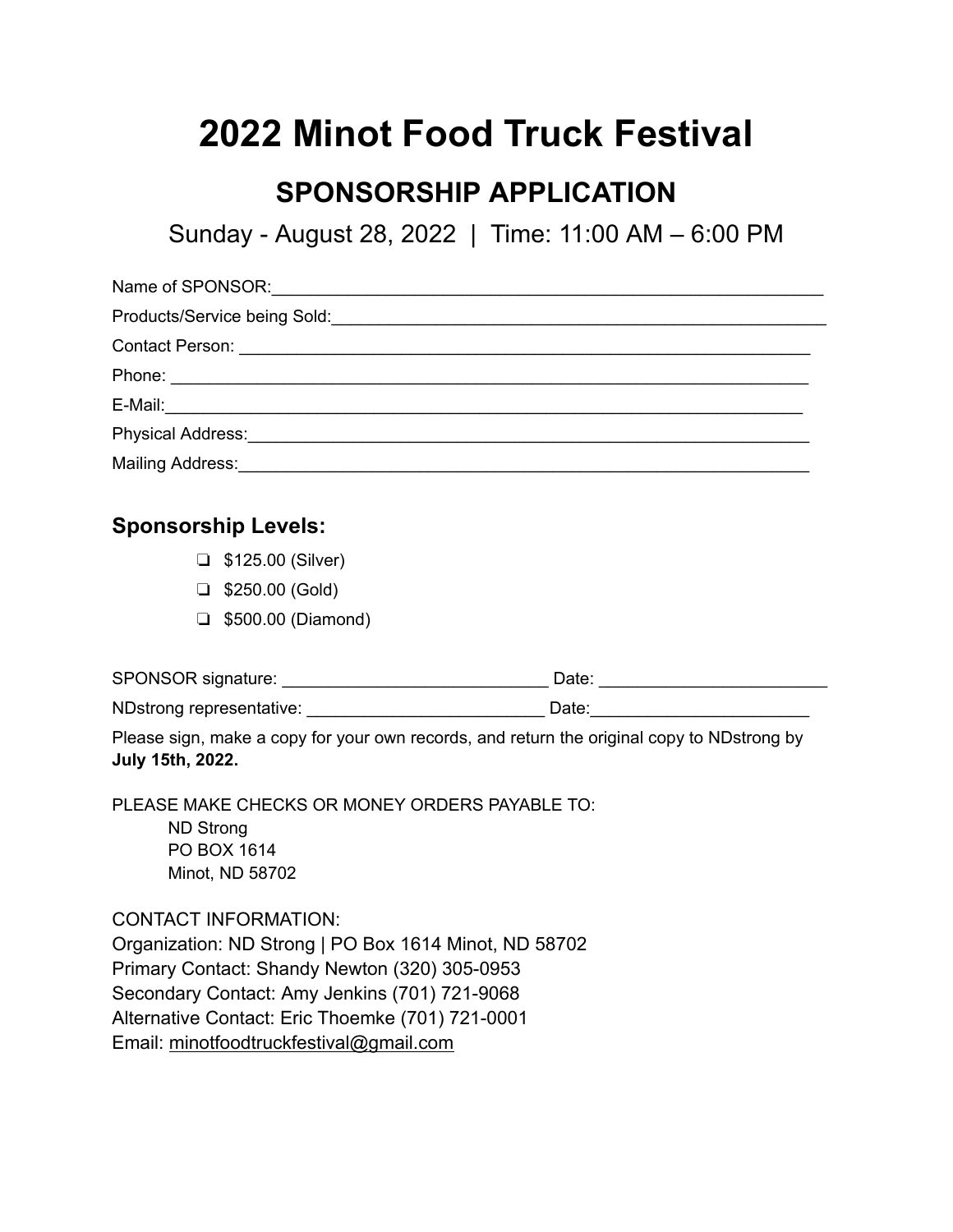### Why be a sponsor?

Main reason - Exposure - Over 5000 people attend our festival in one day. Your logo & brand will be in-front and center for people to see, hear, and interact with.

It's an awesome fundraiser! - the Minot Food Truck Festival is a fundraiser for ND Strong (aka the Film Dudes) to bring film and technology education into North Dakota Schools

## **Diamond** \$500

- Same as Gold
- Banner Logo
- Total of 15 **Complimentary Tickets**
- Total of 5 Meal **Vouchers**

- 
- 
- 
- 3 Meal Vouchers

## Silver \$125

- 5 Complimentary **Tickets**
- 10x10 Booth Space
- Publications
	- Social Media
	- Logo on Website
	- Email Blast
	- Logo on Facebook page
- Verbal Recognition at event
- $\bullet$  501(c)(3) donation